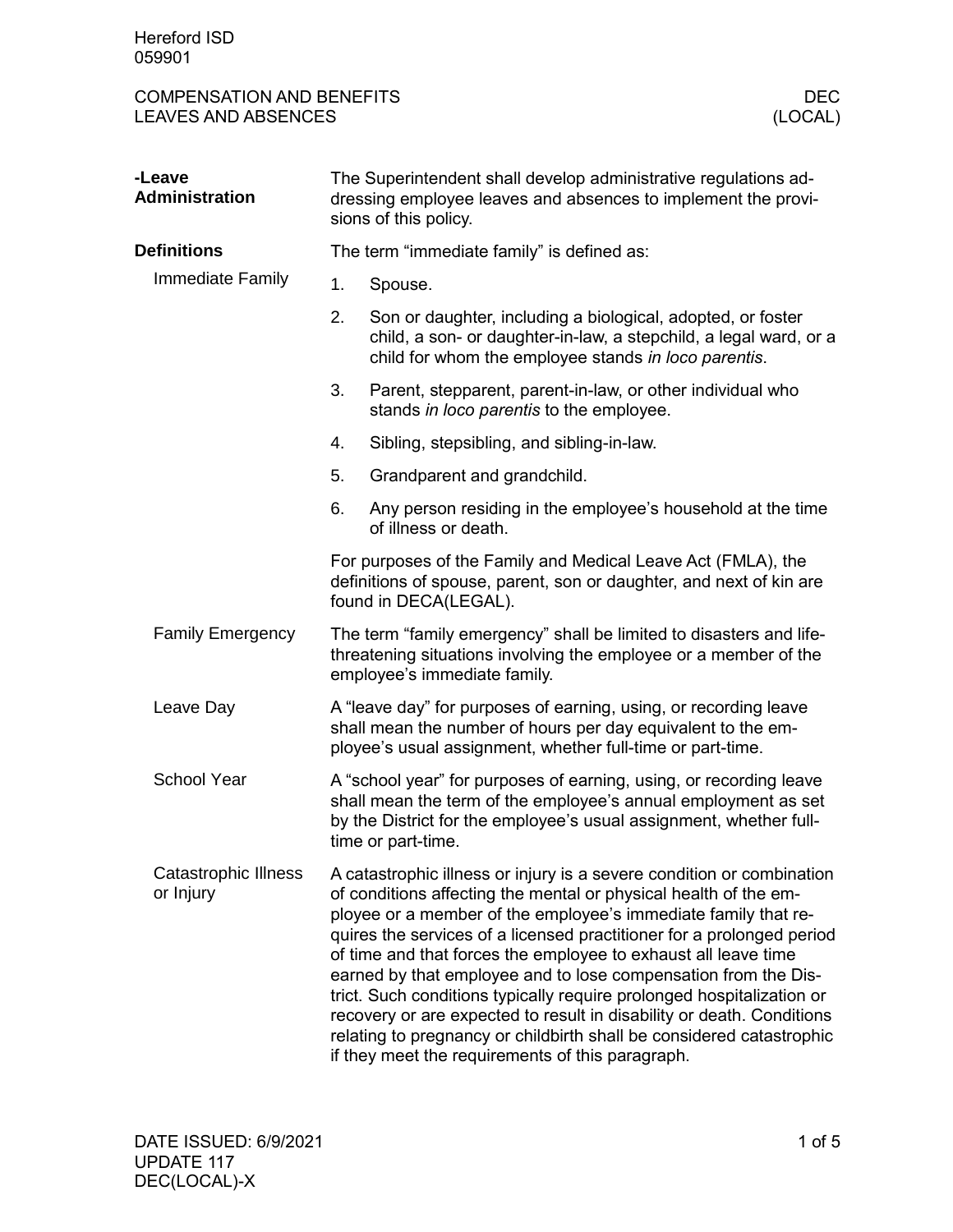## COMPENSATION AND BENEFITS DECNOSTION AND BENEFITS DECNOSTION AND BENEFITS DECNOSTION AND RESERVE SAMPLE DECNOSTION AND RESERVED BY A LOCAL DISPOSITION OF A LOCAL DISPOSITION AND RESERVED BY A LOCAL DISPOSITION AND RESERVED LEAVES AND ABSENCES

|                                        | Note:                                                                                                                                                                                                                                                              |         | For District contribution to employee insurance during<br>leave, see CRD(LOCAL).                                                                                                         |  |  |
|----------------------------------------|--------------------------------------------------------------------------------------------------------------------------------------------------------------------------------------------------------------------------------------------------------------------|---------|------------------------------------------------------------------------------------------------------------------------------------------------------------------------------------------|--|--|
| <b>Availability</b>                    | The District shall make state personal leave and local leave for the<br>current year available for use at the beginning of the school year.                                                                                                                        |         |                                                                                                                                                                                          |  |  |
| <b>State Leave</b><br><b>Proration</b> | If an employee separates from employment with the District before<br>his or her last duty day of the school year or begins employment<br>after the first duty day of the school year, state personal leave shall<br>be prorated based on the actual time employed. |         |                                                                                                                                                                                          |  |  |
|                                        | If an employee separates from employment before the last duty<br>day of the school year, the employee's final paycheck shall be re-<br>duced for state personal leave the employee used beyond his or<br>her pro rata entitlement for the school year.             |         |                                                                                                                                                                                          |  |  |
| <b>Medical Certification</b>           | An employee shall submit medical certification of the need for<br>leave if:                                                                                                                                                                                        |         |                                                                                                                                                                                          |  |  |
|                                        | 1.                                                                                                                                                                                                                                                                 | family; | The employee is absent more than three consecutive work-<br>days because of personal illness or illness in the immediate                                                                 |  |  |
|                                        | 2.                                                                                                                                                                                                                                                                 |         | The District requires medical certification due to a questiona-<br>ble pattern of absences or when deemed necessary by the<br>supervisor or Superintendent; or                           |  |  |
|                                        | 3.                                                                                                                                                                                                                                                                 | leave.  | The employee requests FMLA leave for the employee's seri-<br>ous health condition; a serious health condition of the em-<br>ployee's spouse, parent, or child; or for military caregiver |  |  |
|                                        | In each case, medical certification shall be made by a health-care<br>provider as defined by the FMLA. [See DECA(LEGAL)]                                                                                                                                           |         |                                                                                                                                                                                          |  |  |
| <b>State Personal Leave</b>            |                                                                                                                                                                                                                                                                    |         | The Board requires employees to differentiate the manner in which<br>state personal leave is used.                                                                                       |  |  |
| Nondiscretionary<br>Use                |                                                                                                                                                                                                                                                                    |         | Nondiscretionary use of leave shall be for the same reasons and in<br>the same manner as state sick leave accumulated before May 30,<br>1995. [See DEC(LEGAL)]                           |  |  |
|                                        |                                                                                                                                                                                                                                                                    |         | Nondiscretionary use includes leave related to the birth or place-<br>ment of a child and taken within the first year after the child's birth,<br>adoption, or foster placement.         |  |  |
| <b>Discretionary Use</b>               |                                                                                                                                                                                                                                                                    |         | Discretionary use of leave is at the individual employee's discre-<br>tion, subject to limitations set out below.                                                                        |  |  |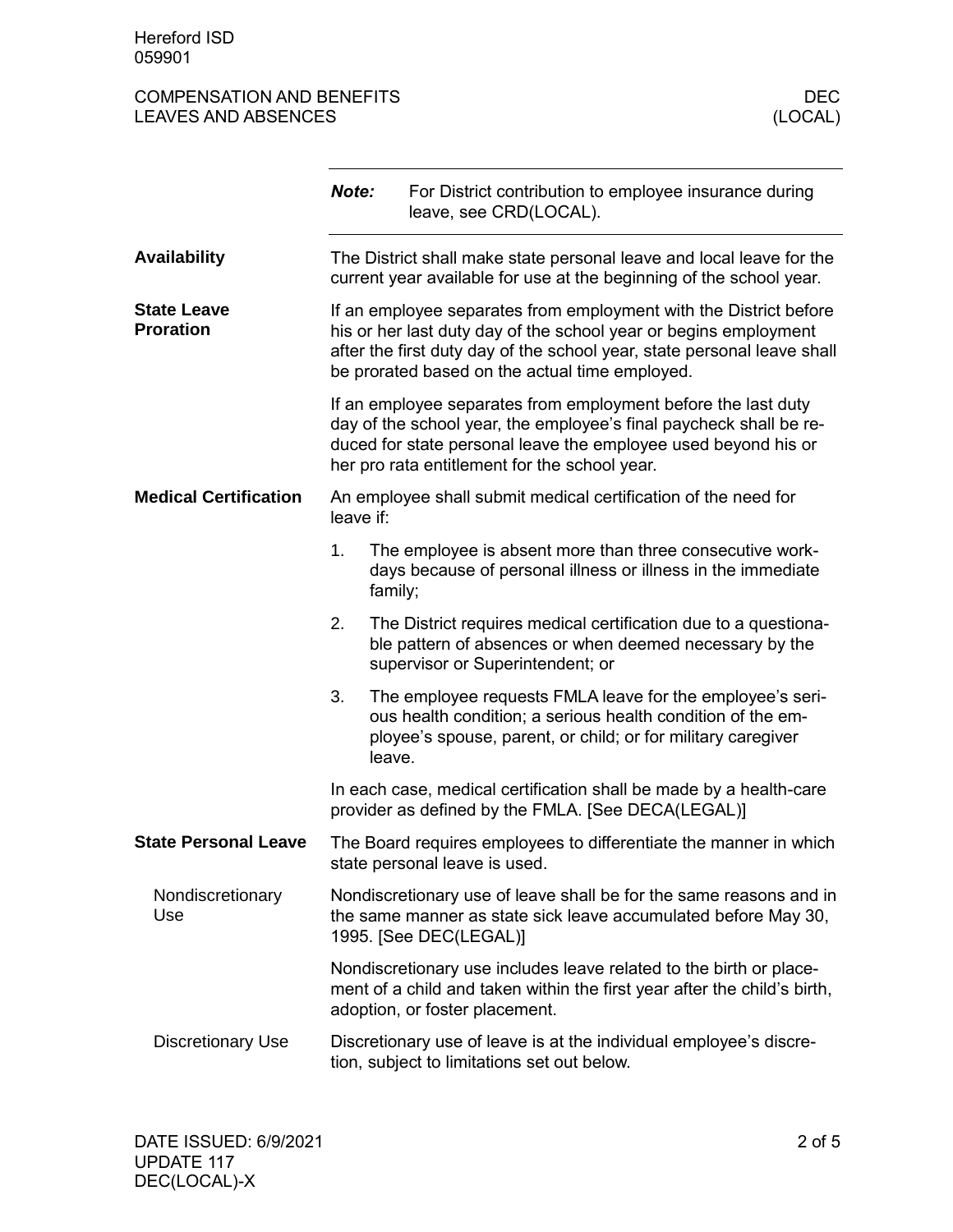## COMPENSATION AND BENEFITS DECOMPENSATION AND BENEFITS DECTRES AND ABSENCES LEAVES AND ABSENCES

| <b>Request for</b><br>Leave                  |                                                                                                                      | In deciding whether to approve or deny a request for discretionary<br>use of state personal leave, the supervisor shall not seek or con-<br>sider the reasons for which an employee requests to use leave.<br>The supervisor shall, however, consider the duration of the re-<br>quested absence in conjunction with the effect of the employee's<br>absence on the educational program and District operations, as<br>well as the availability of substitutes. |  |  |
|----------------------------------------------|----------------------------------------------------------------------------------------------------------------------|-----------------------------------------------------------------------------------------------------------------------------------------------------------------------------------------------------------------------------------------------------------------------------------------------------------------------------------------------------------------------------------------------------------------------------------------------------------------|--|--|
|                                              |                                                                                                                      | Discretionary use of state personal leave shall not exceed three<br>consecutive workdays.                                                                                                                                                                                                                                                                                                                                                                       |  |  |
| Supervisor and<br>Superintendent<br>Approval | sence.                                                                                                               | In the event an employee's supervisor determines that the effect of<br>the employee's absence would be minimal and availability of sub-<br>stitutes would not be hindered by making an exception to the limi-<br>tation on consecutive discretionary use of state personal leave, the<br>supervisor shall submit the request to the Superintendent for final<br>review indicating the supervisor's approval of the anticipated ab-                              |  |  |
| <b>Local Leave</b>                           |                                                                                                                      | Each employee shall earn five paid local leave days per school<br>year in accordance with administrative regulations.                                                                                                                                                                                                                                                                                                                                           |  |  |
|                                              |                                                                                                                      | Local leave shall accumulate to a maximum of 15 leave days.                                                                                                                                                                                                                                                                                                                                                                                                     |  |  |
|                                              |                                                                                                                      | Local leave shall be used according to the terms and conditions of<br>state personal leave. [See State Personal Leave, above]                                                                                                                                                                                                                                                                                                                                   |  |  |
|                                              | The District shall establish a sick leave bank that employees may<br>join through contribution of local leave.       |                                                                                                                                                                                                                                                                                                                                                                                                                                                                 |  |  |
| <b>Sick Leave Bank</b>                       |                                                                                                                      | Leave contributed to the bank shall be solely for the use of partici-<br>pating employees. An employee who is a member of the bank may<br>request leave from the bank if the employee experiences a cata-<br>strophic illness or injury and has exhausted all paid leave and any<br>applicable compensatory time.                                                                                                                                               |  |  |
|                                              | The Superintendent shall develop regulations for the operation of<br>the sick leave bank that address the following: |                                                                                                                                                                                                                                                                                                                                                                                                                                                                 |  |  |
|                                              | 1.                                                                                                                   | Membership in the sick leave bank, including the number of<br>days an employee must contribute to become a member;                                                                                                                                                                                                                                                                                                                                              |  |  |
|                                              | 2.                                                                                                                   | Procedures to request leave from the sick leave bank;                                                                                                                                                                                                                                                                                                                                                                                                           |  |  |
|                                              | 3.                                                                                                                   | The maximum number of days per school year a member em-<br>ployee may receive from the sick leave bank;                                                                                                                                                                                                                                                                                                                                                         |  |  |
|                                              | 4.                                                                                                                   | The committee or administrator authorized to consider re-<br>quests for leave from the sick leave bank and criteria for<br>granting requests; and                                                                                                                                                                                                                                                                                                               |  |  |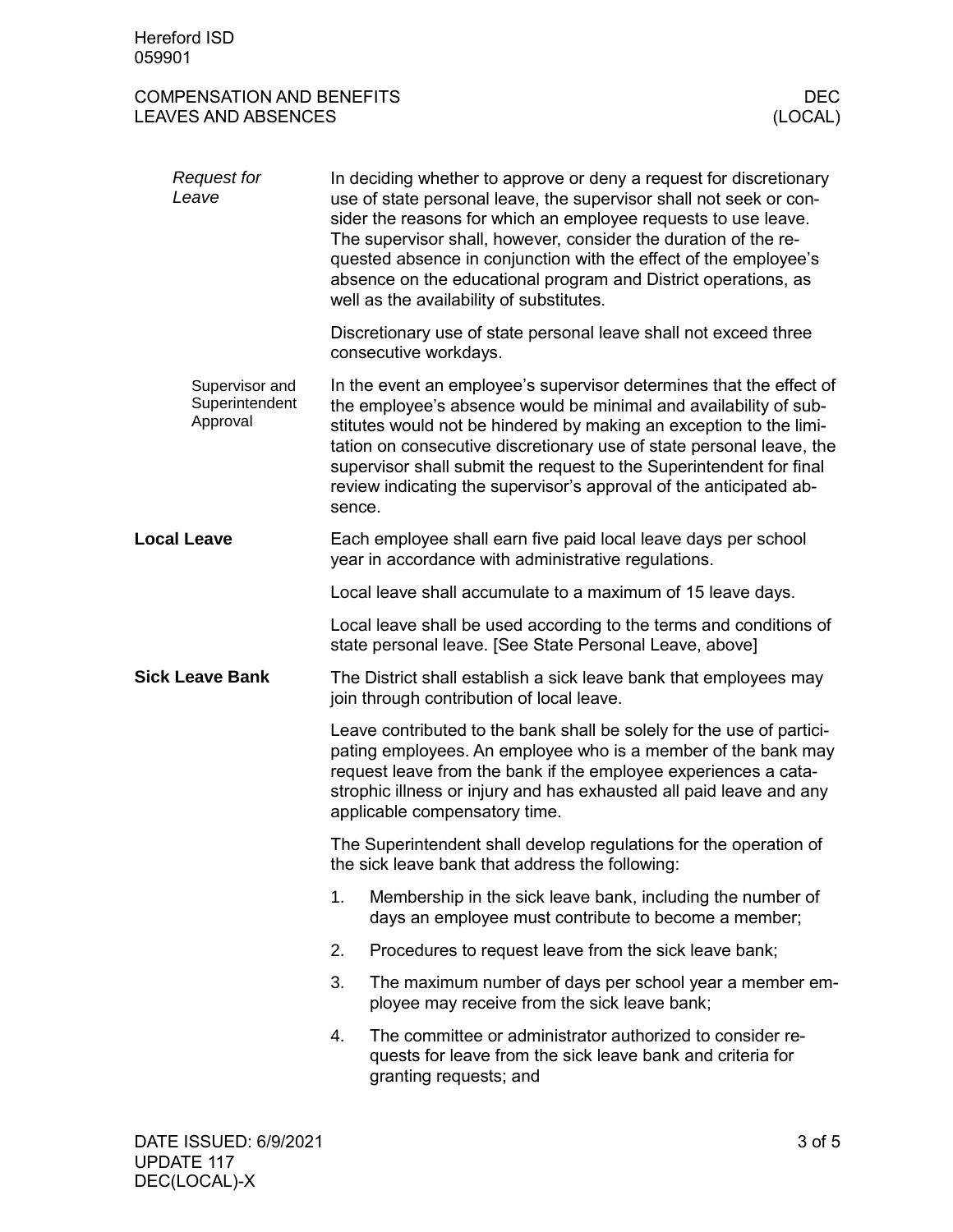| <b>COMPENSATION AND BENEFITS</b> |         |
|----------------------------------|---------|
| <b>LEAVES AND ABSENCES</b>       | (LOCAL) |

|                                                     | Other procedures deemed necessary for the operation of the<br>5.<br>sick leave bank.                                                                                                                                                                                                                                                                                                       |
|-----------------------------------------------------|--------------------------------------------------------------------------------------------------------------------------------------------------------------------------------------------------------------------------------------------------------------------------------------------------------------------------------------------------------------------------------------------|
| Appeal                                              | An employee may appeal a decision regarding the sick leave bank<br>in accordance with DGBA(LOCAL), beginning with the Superinten-<br>dent or appropriate administrator.                                                                                                                                                                                                                    |
| <b>Family and Medical</b><br>Leave                  | FMLA leave shall run concurrently with applicable paid leave and<br>compensatory time, as applicable.                                                                                                                                                                                                                                                                                      |
|                                                     | See DECA(LEGAL) for provisions addressing FMLA.<br>Note:                                                                                                                                                                                                                                                                                                                                   |
| <b>Twelve-Month</b><br>Period                       | For purposes of an employee's entitlement to FMLA leave, the 12-<br>month period shall be measured forward from the date an individ-<br>ual employee's first FMLA leave begins.                                                                                                                                                                                                            |
| <b>Combined Leave for</b><br><b>Spouses</b>         | When both spouses are employed by the District, the District shall<br>limit FMLA leave for the birth, adoption, or placement of a child, or<br>to care for a parent with a serious health condition, to a combined<br>total of 12 weeks. The District shall limit military caregiver leave to<br>a combined total of 26 weeks.                                                             |
| Intermittent or<br><b>Reduced Schedule</b><br>Leave | The District shall permit use of intermittent or reduced schedule<br>FMLA leave for the care of a newborn child or for the adoption or<br>placement of a child with the employee.                                                                                                                                                                                                          |
| Certification of<br>Leave                           | When an employee requests leave, the employee shall provide<br>certification, in accordance with FMLA regulations, of the need for<br>leave.                                                                                                                                                                                                                                               |
| Fitness-for-Duty<br>Certification                   | In accordance with administrative regulations, when an employee<br>takes FMLA leave due to the employee's own serious health condi-<br>tion, the employee shall provide, before resuming work, a fitness-<br>for-duty certification.                                                                                                                                                       |
| Leave at the End of<br>Semester                     | When a teacher takes leave near the end of the semester, the Dis-<br>trict may require the teacher to continue leave until the end of the<br>semester.                                                                                                                                                                                                                                     |
| <b>Temporary Disability</b><br>Leave                | Any full-time employee whose position requires educator certifica-<br>tion by the State Board for Educator Certification or by the District<br>shall be eligible for temporary disability leave. The maximum length<br>of temporary disability leave shall be 180 calendar days. [See<br>DBB(LOCAL) for temporary disability leave placement and<br>DEC(LEGAL) for return to active duty.] |
|                                                     | An employee's notification of need for extended absence due to<br>the employee's own medical condition shall be forwarded to the<br>Superintendent as a request for temporary disability leave.                                                                                                                                                                                            |